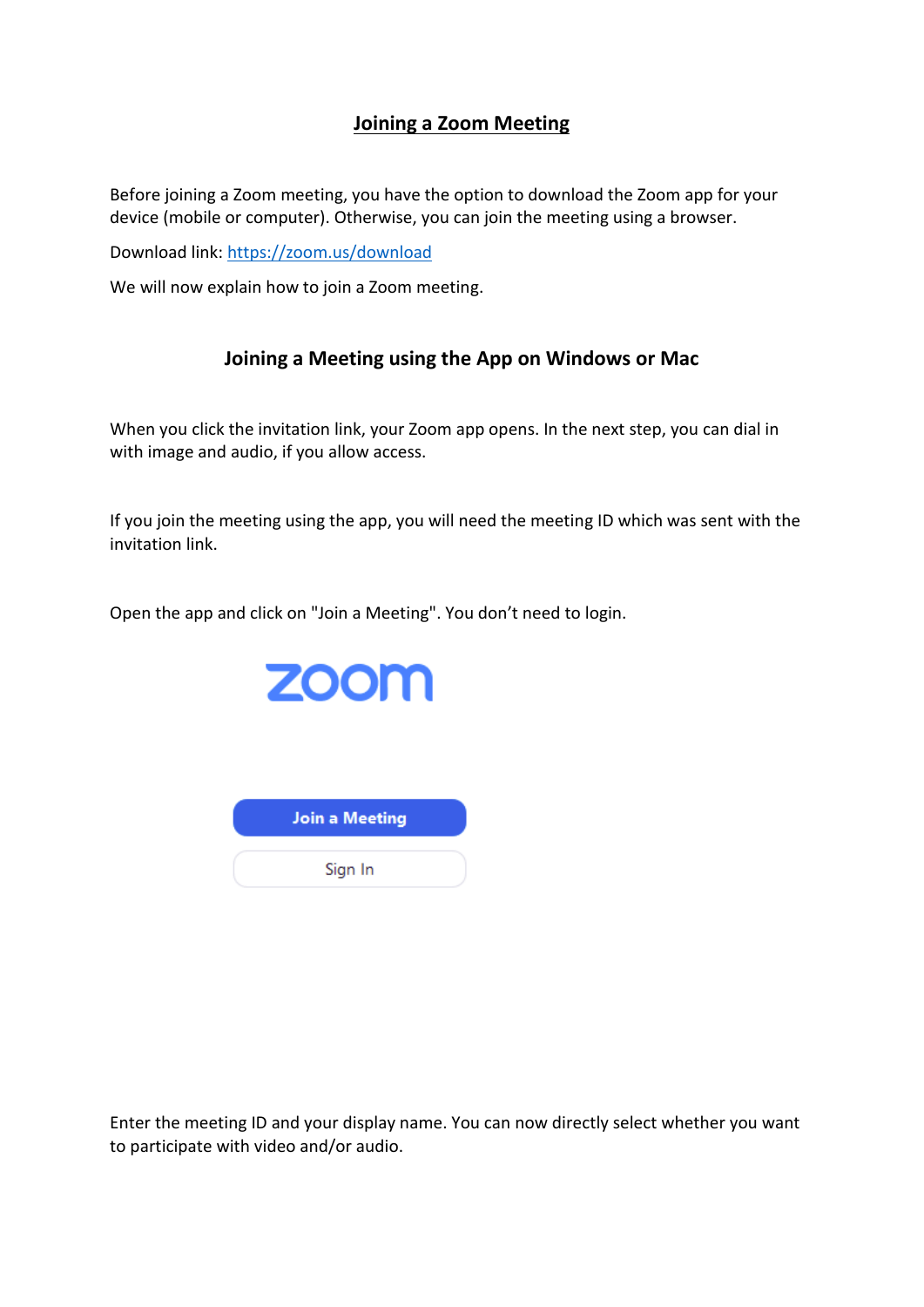Meeting ID

Display Name

# **Join a Meeting**

| Meeting ID or Personal Link Name             |      |        |
|----------------------------------------------|------|--------|
| <b>Grant MacLaren</b>                        |      |        |
| Do not connect to audio<br>Turn off my video |      |        |
|                                              | Join | Cancel |

#### **Using a Browser**

If you want to join a meeting using a web browser, we will now show you the procedure for the most common browsers.

Click on the invitation link which you have received. Now your default browser should open.

If this is your first time attending a Zoom meeting, you will be asked to open the Zoom app. Click on **Open link**.

In Safari you will be asked if you want to open zoom.us, click **Allow**.

| Do you want to allow this page to open "zoom.us"? |  |  |
|---------------------------------------------------|--|--|
| Cancel Allow                                      |  |  |

Now the web interface of the Zoom App appears. If you installed the Zoom app, your app will be open automatically by clicking on **Open link.**

Depending on your browser, you will need to allow your browser to access your camera and audio (microphone and speaker).